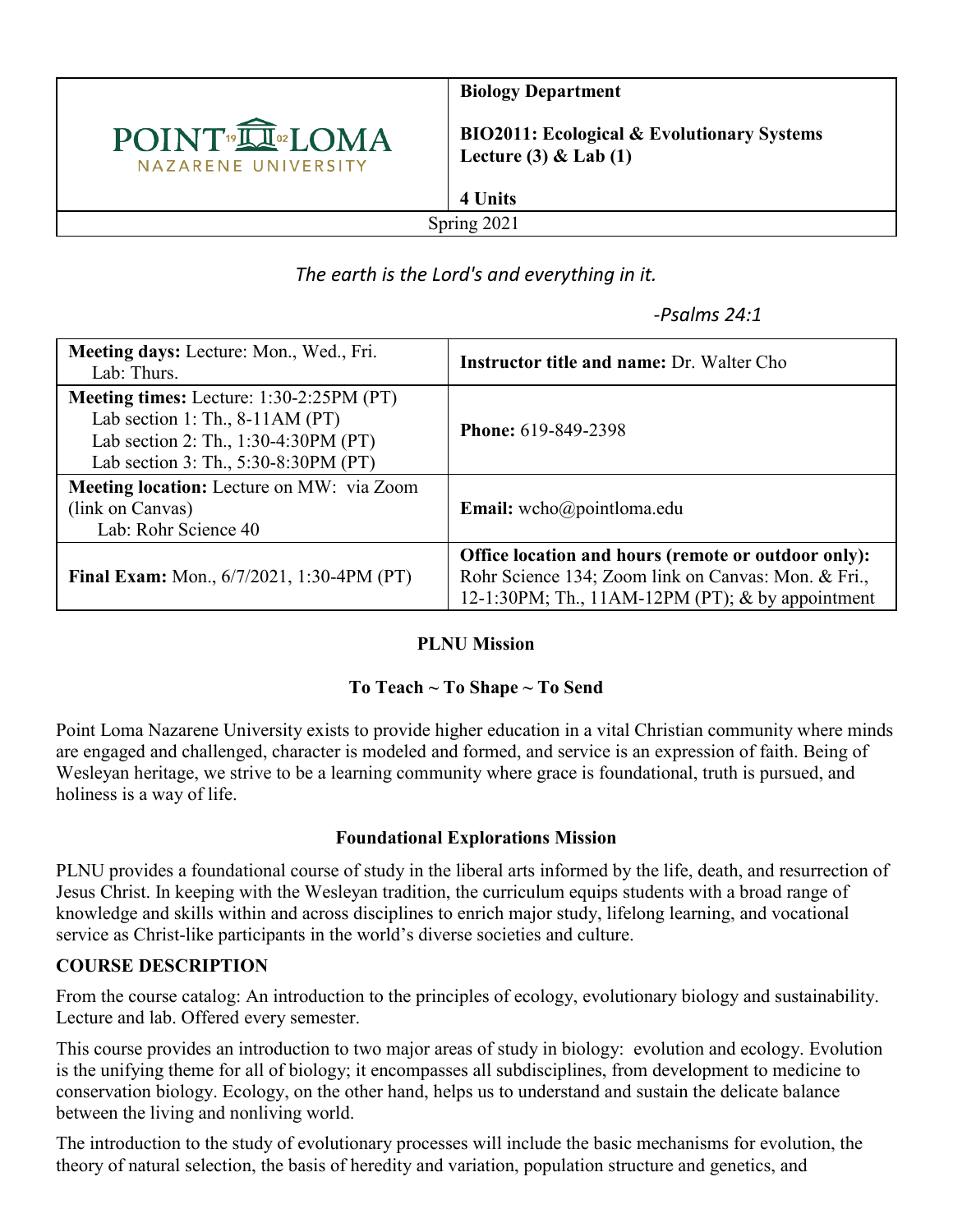mechanisms of speciation. Along with these topics we will explore the ways that questions about evolution are answered, and how some Christians reconcile their faith with their acceptance of evolution.

The introduction to the study of ecological systems will include an examination of both biotic (living) and abiotic (non-living) elements of the environment that influence the distribution and abundance of organisms. Population, community, and ecosystem level ecology are addressed, especially in light of man's influence on nature and nature's influence on man. We will then discuss how we can apply ecological principles to improve conservation of species and consider our responsibility to care for God's creation through sustainability.

Our hope is that you develop an appreciation for the complexity and beauty of living systems, and develop awe and respect for the Creator through study of His creation.

# **COURSE LEARNING OUTCOMES**

On completing BIO2011 you will be able to:

- assess the status of modern evidence for the theory of biological evolution as an explanation for the diversity, commonalities, and ancestry of living organisms.
- articulate the relationship between scientific understandings of evolution and Christian concepts of creation.
- describe how interactions between organisms and their environment influence populations, communities, and ecosystems.
- articulate and defend a position on environmental stewardship drawing on both biological and world views
- design and conduct an independent investigation applying the processes and tools of scientific inquiry (both hypothesis testing and discovery science) to test biological hypotheses.
- prepare and analyze graphs drawing valid scientific conclusions.

**FOUNDATIONAL EXPLORATIONS LEARNING OUTCOMES**<br>Select questions on the final exam will be used to assess Foundational Explorations Learning Outcome 1d. Critical Thinking: Students will be able to examine, critique, and synthesize information in order to arrive at reasoned conclusions.

# **REQUIRED TEXTS AND RECOMMENDED STUDY RESOURCES**

Required textbook:

• Brooker et al., "Principles of Biology," 3rd ed. (ISBN 9781260708325)

Required supplemental material:

- Book "Origins", by Haarsma and Haarsma (ISBN 9781592555734)
- Access to a **computer with a camera**, and **reliable internet service**. Please email me ASAP if you have any technology challenges!! PLNU is committed to helping students have access to these materials.
- A **somewhat private learning space**. Please email me ASAP if you do not have access to such a space so that we can make a plan for your success.

# **COURSE CREDIT HOUR INFORMATION**

In the interest of providing sufficient time to accomplish the stated Course Learning Outcomes, this class meets the PLNU credit hour policy for a 4 unit class delivered over 15 weeks. It is anticipated that students will spend a minimum of 37.5 participation hours per credit hour on their coursework. For this course, students will spend an estimated 150 total hours meeting the course learning outcomes. The time estimations are provided in the Canvas modules.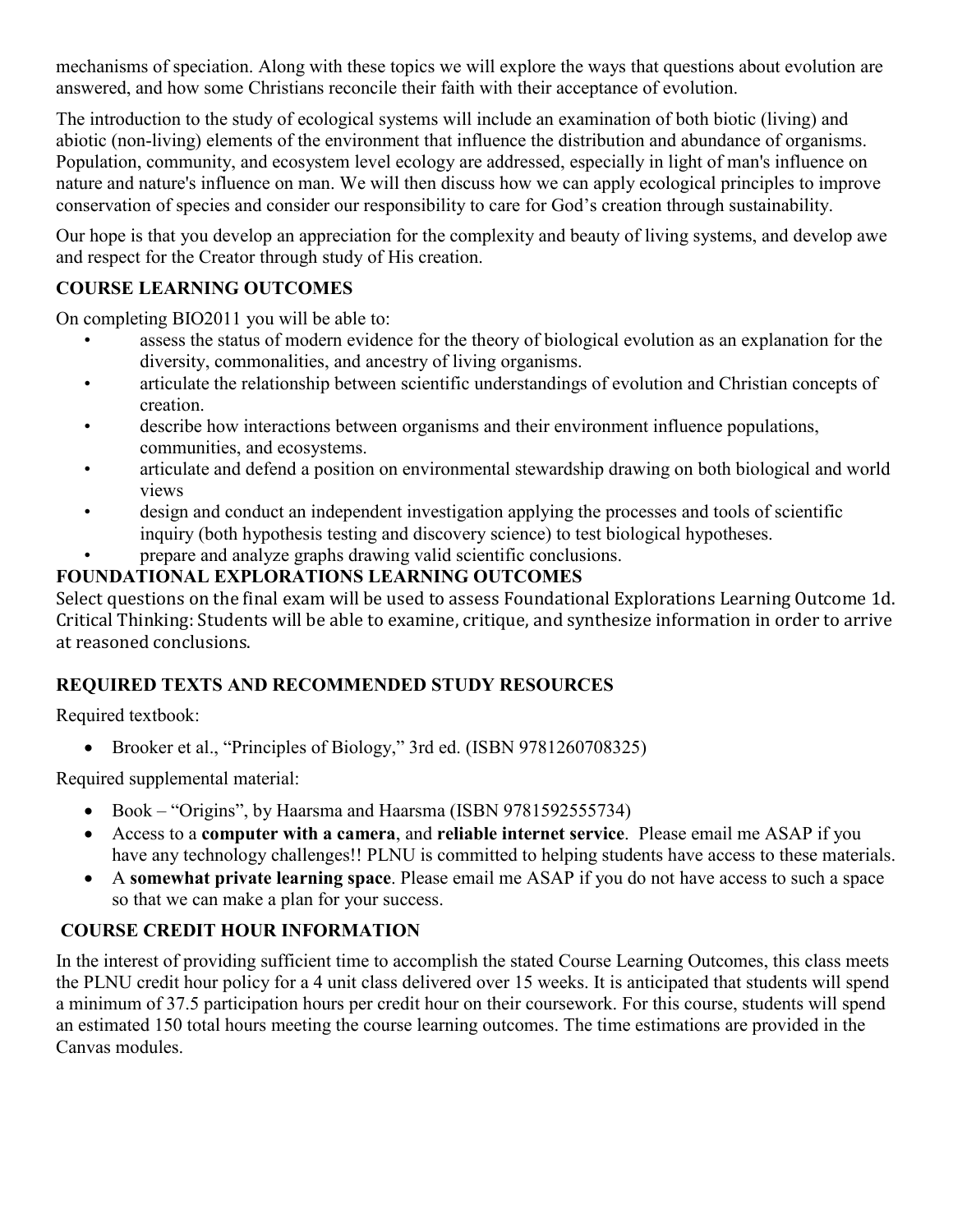#### **ASSESSMENT AND GRADING**

Your grade for this course will be based on five distinct evaluation tools: exams, online quizzes, homework assignments, laboratory experience, and special projects. Each is described in detail below.

- 1. **Quizzes (10%):** Quizzes will cover both the course content and the reading material. One goal of the quizzes is to hold students accountable for the assigned reading or online lectures. Most of the quizzes will be available on Canvas (online), others will be in class. You will be given fair notice and have an adequate window in which to complete the quiz. If taking the quiz online, no quizzes will be accepted after the time window has expired (so don't ask for an exception). For online quizzes, you will generally have about 20 minutes to complete the quiz, and you may not have discussions with other students.
- 2. **Outside reading/discussions/assignments/problem sets (15%):** There will be several different assignments that relate to the course material. All assignments will be listed on Canvas and you will be given fair notice as to when they are due.
- 3. **Science/Faith paper (5%):** There will also be a reflection project assigned during the semester related to the intersection between faith and science (details to come later).
- 4. **Writing Assignments (5%):** There will be 3 short writing assignments throughout the semester. These writing assignments are designed to deepen your understanding and comprehension of some of the major concepts in the course while also developing your ability to communicate scientific ideas to broad audiences in your own words.
- 5. **Three examinations (10% each) and a Final (15%):** Students are expected to take the exams on the days scheduled unless they have a written excuse cleared by the instructors no later than the Friday preceding the exam. If there is an approved conflict you will be expected to take the exam prior to the scheduled time. Missing an exam due to illness will require medical verification. Unexcused misses will result in a zero grade. You will have two weeks from the time exams are handed back to discuss possible corrections, after which the grade becomes permanent. Exams will cover all material assigned, including assigned chapters from "Origins." In addition to the material that will be covered in lecture, each exam will include questions from material assigned but not discussed directly in class. This is intended to begin developing the skills necessary for independent learning. Exams will be deployed using the Honorlock system in Canvas.
- 6. **Laboratory Grade (20%):** You are required to attend all lab sessions. Attendance, participation, and lab assignments will determine your lab grade for the semester.

| Percentage breakdown                     | Approximate grade breakdown |                  |                      |
|------------------------------------------|-----------------------------|------------------|----------------------|
| 3 exams $(10\%$ each) and Final $(15\%)$ | 45%                         | Percentage range | Letter grade earned* |
| Quizzes                                  | 10%                         | 90-100%          | A                    |
| Outside reading/discussions/assignments  | 15%                         | 80-89%           | Β                    |
| Science/Faith paper                      | $5\%$                       | 70-79%           | C                    |
| <b>Writing Assignments</b>               | $5\%$                       | $60 - 69%$       | D                    |
| Laboratory experience                    | 20%                         | $< 59\%$         | F                    |
| TOTAL                                    | 100%                        |                  |                      |

## **Percentage breakdown**

\*Notes about grades:

- 1. Plusses and minuses (e.g., B+/A-) will be determined at the instructors' discretion. A major factor in this decision will be class participation.
- 2. Freshmen earning an F will be offered the opportunity to retake a course once, with the new grade completely replacing the F.\*Notes about grades: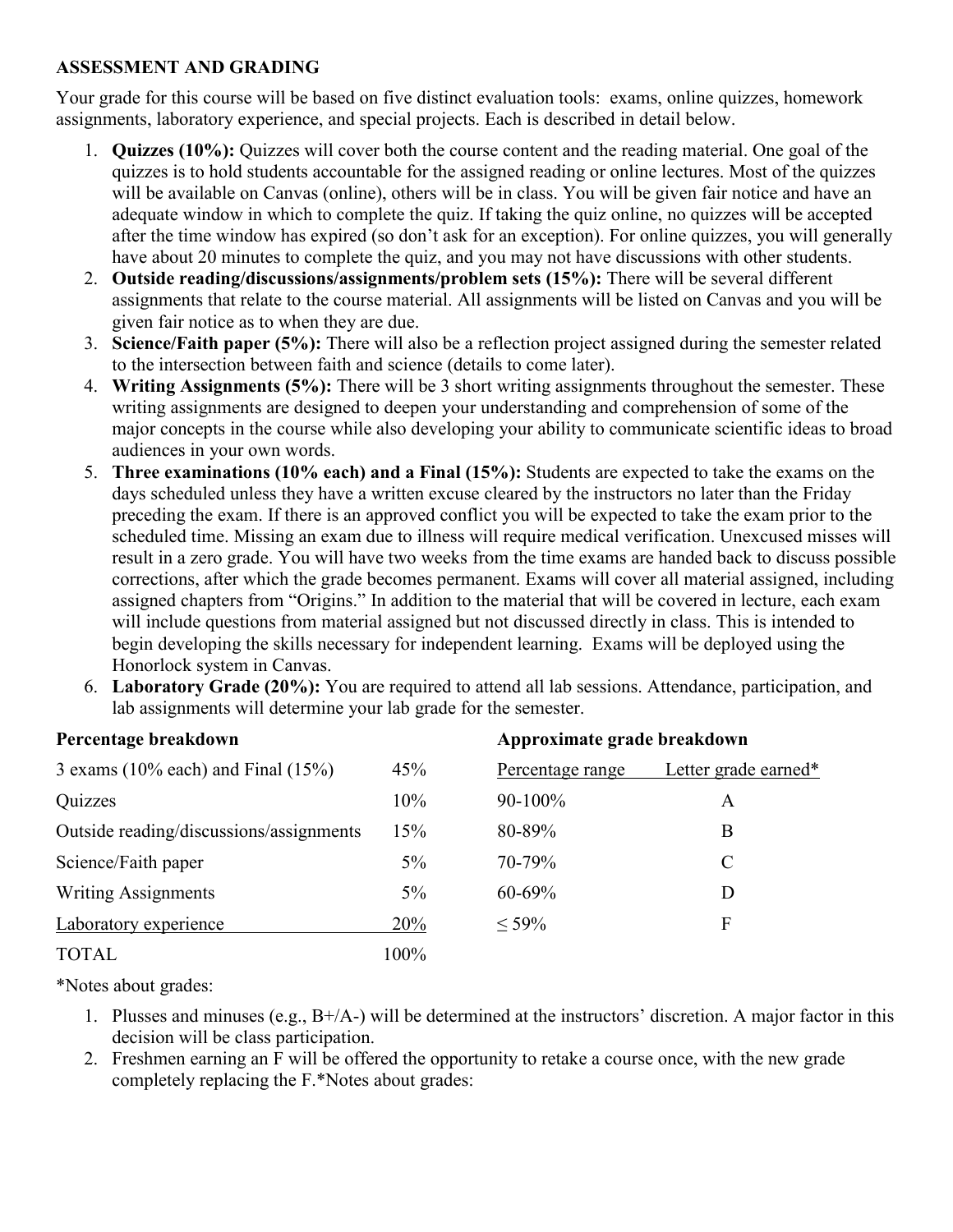## **STATE AUTHORIZATION**

State authorization is a formal determination by a state that Point Loma Nazarene University is approved to conduct activities regulated by that state. In certain states outside California, Point Loma Nazarene University is not authorized to enroll online (distance education) students. If a student moves to another state after admission to the program and/or enrollment in an online course, continuation within the program and/or course will depend on whether Point Loma Nazarene University is authorized to offer distance education courses in that state. It is the student's responsibility to notify the institution of any change in his or her physical location. Refer to the map on [State Authorization](https://www.pointloma.edu/offices/office-institutional-effectiveness-research/disclosures) to view which states allow online (distance education) outside of California.

## **INCOMPLETES AND LATE ASSIGNMENTS**

All assignments are to be submitted/turned in by the beginning of the class session when they are due including assignments posted in Canvas. Incompletes will only be assigned in extremely unusual circumstances.

Deadlines will be strictly adhered to. Unless otherwise specified, typically assignments turned in late will be graded as follows: 5% reduction per day, up to 3 days late; more than 3 days late = no credit.

## **PLNU COPYRIGHT POLICY**

Point Loma Nazarene University, as a non-profit educational institution, is entitled by law to use materials protected by the US Copyright Act for classroom education. Any use of those materials outside the class may violate the law.

## **PLNU ACADEMIC HONESTY POLICY**

Students should demonstrate academic honesty by doing original work and by giving appropriate credit to the ideas of others. Academic dishonesty is the act of presenting information, ideas, and/or concepts as one's own when in reality they are the results of another person's creativity and effort. A faculty member who believes a situation involving academic dishonesty has been detected may assign a failing grade for that assignment or examination, or, depending on the seriousness of the offense, for the course. Faculty should follow and students may appeal using the procedure in the university Catalog. See [Academic Policies](https://catalog.pointloma.edu/content.php?catoid=41&navoid=2435#Academic_Honesty) for definitions of kinds of academic dishonesty and for further policy information.

## **PLNU ACADEMIC ACCOMMODATIONS POLICY**

While all students are expected to meet the minimum standards for completion of this course as established by the instructor, students with disabilities may require academic adjustments, modifications or auxiliary aids/services. At Point Loma Nazarene University (PLNU), these students are requested to register with the Disability Resource Center (DRC), located in the Bond Academic Center [\(DRC@pointloma.edu](mailto:DRC@pointloma.edu) or 619-849- 2486). The DRC's policies and procedures for assisting such students in the development of an appropriate academic adjustment plan (AP) allows PLNU to comply with Section 504 of the Rehabilitation Act and the Americans with Disabilities Act. Section 504 prohibits discrimination against students with special needs and guarantees all qualified students equal access to and benefits of PLNU programs and activities. After the student files the required documentation, the DRC, in conjunction with the student, will develop an AP to meet that student's specific learning needs. The DRC will thereafter email the student's AP to all faculty who teach courses in which the student is enrolled each semester. The AP must be implemented in all such courses.

If students do not wish to avail themselves of some or all of the elements of their AP in a particular course, it is the responsibility of those students to notify their professor in that course. PLNU highly recommends that DRC students speak with their professors during the first two weeks of each semester about the applicability of their AP in that particular course and/or if they do not desire to take advantage of some or all of the elements of their AP in that course.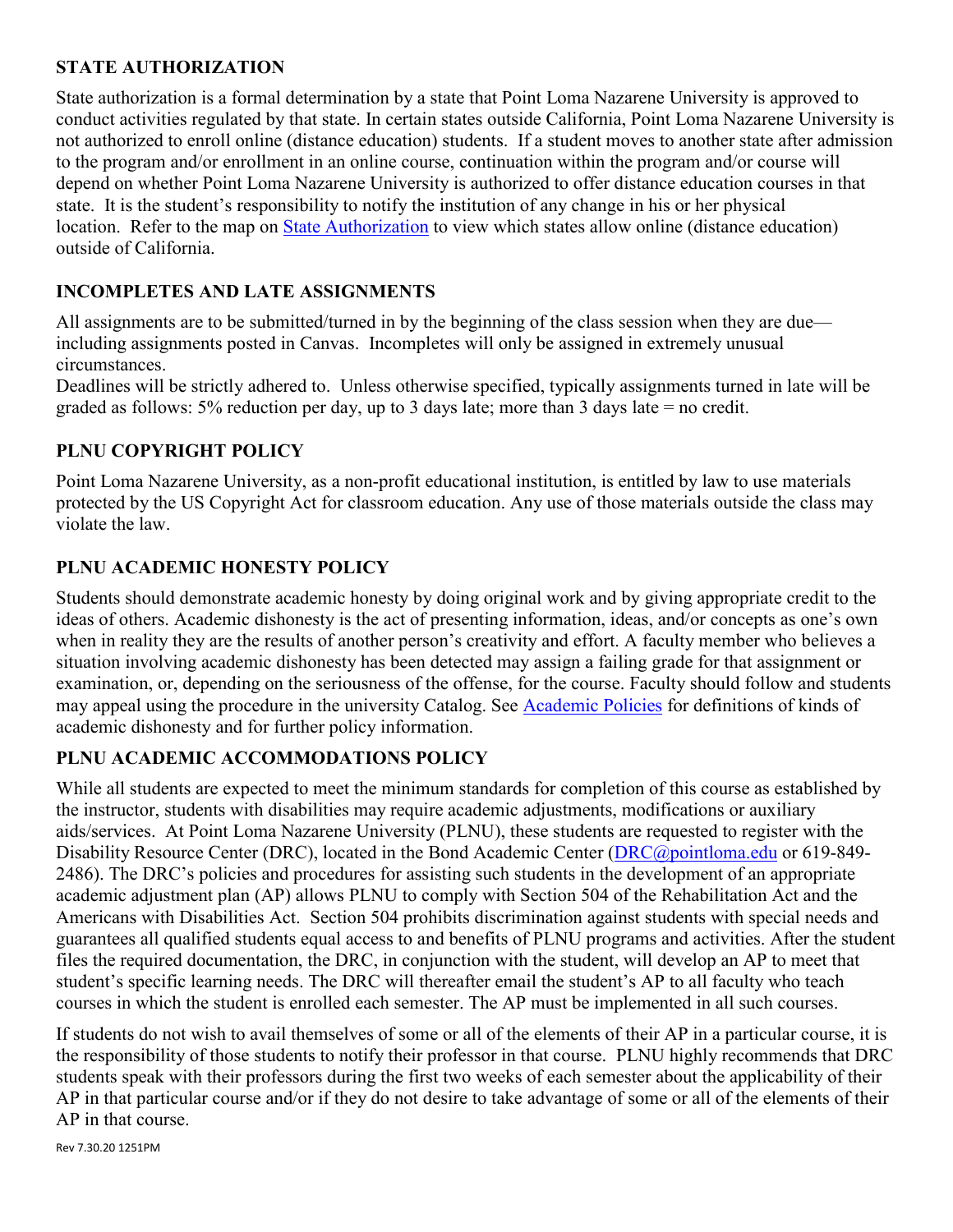## **PLNU ATTENDANCE AND PARTICIPATION POLICY**

Regular and punctual attendance at all **synchronous** class sessions is considered essential to optimum academic achievement. If the student is absent for more than 10 percent of class sessions (virtual or face-to-face), the faculty member will issue a written warning of de-enrollment. If the absences exceed 20 percent, the student may be de-enrolled without notice until the university drop date or, after that date, receive the appropriate grade for their work and participation. In some courses, a portion of the credit hour content will be delivered **asynchronously** and attendance will be determined by submitting the assignments by the posted due dates. See [Academic Policies](https://catalog.pointloma.edu/content.php?catoid=46&navoid=2650#Class_Attendance) in the Undergraduate Academic Catalog. If absences exceed these limits but are due to university excused health issues, an exception will be granted.

#### **Asynchronous Attendance/Participation Definition**

A day of attendance in asynchronous content is determined as contributing a substantive note, assignment, discussion, or submission by the posted due date. Failure to meet these standards will result in an absence for that day. Instructors will determine how many asynchronous attendance days are required each week.

Attendance of all lectures and lab sessions is required; roll will be taken regularly via Zoom to encourage compliance. Because lab sessions are longer, missing a lab counts as 2 absences. A total of three unexcused absences will be permissible. More than three absences will result in forfeiture of two percentage points per absence from your final grade unless documentation of a valid excuse is provided.

Typically, lectures on Monday and Wednesday will be synchronous class sessions over Zoom and Friday will be a mix of synchronous Zoom lectures and asynchronous activities. We will also be meeting face-to-face for labs on Thursdays for ~1.5 hours in Rohr Science 40.

#### **Face masks and social distancing are required at all times.**

#### **PARTICIPATION AND COOPERATION**

In an effort to create the best learning environment possible, all students will be assigned to work in a group – whether in lecture or lab. You may be surprised how much you can learn from one another, especially from people who you may not have chosen to work with. You are expected to show respect to your classmates and instructors by listening when others are speaking, refraining from discussing non-related issues during class, and not belittling the opinions of others, even when you disagree. Behavior intended to embarrass or ridicule others will not be tolerated and will have serious consequences. Likewise, gossip has no place in the Christian classroom.

In lab, you will be working in permanent pairs that will last all semester so that you can work cooperatively on lab assignments.

I hope that you will participate in class discussions through asking and answering questions.

Although you may discuss readings and lecture material among yourselves, I expect that you will each do your own work. Each assignment (in its entirety) must be written **in your own words**, and no electronic files should be exchanged. Another form of plagiarizing would be to copy and paste answers from a reading which involves using someone else's words as if they were your own. Much of the learning process involves articulating the answer in your own words, and bypassing this step will almost guarantee an inadequate understanding of the material. It is also plagiarism if you use old homework assignments, lab reports, exams, etc. (from previous BIO211/BIO2011 courses) to get ideas for how to complete current homework assignments, labs, and exams.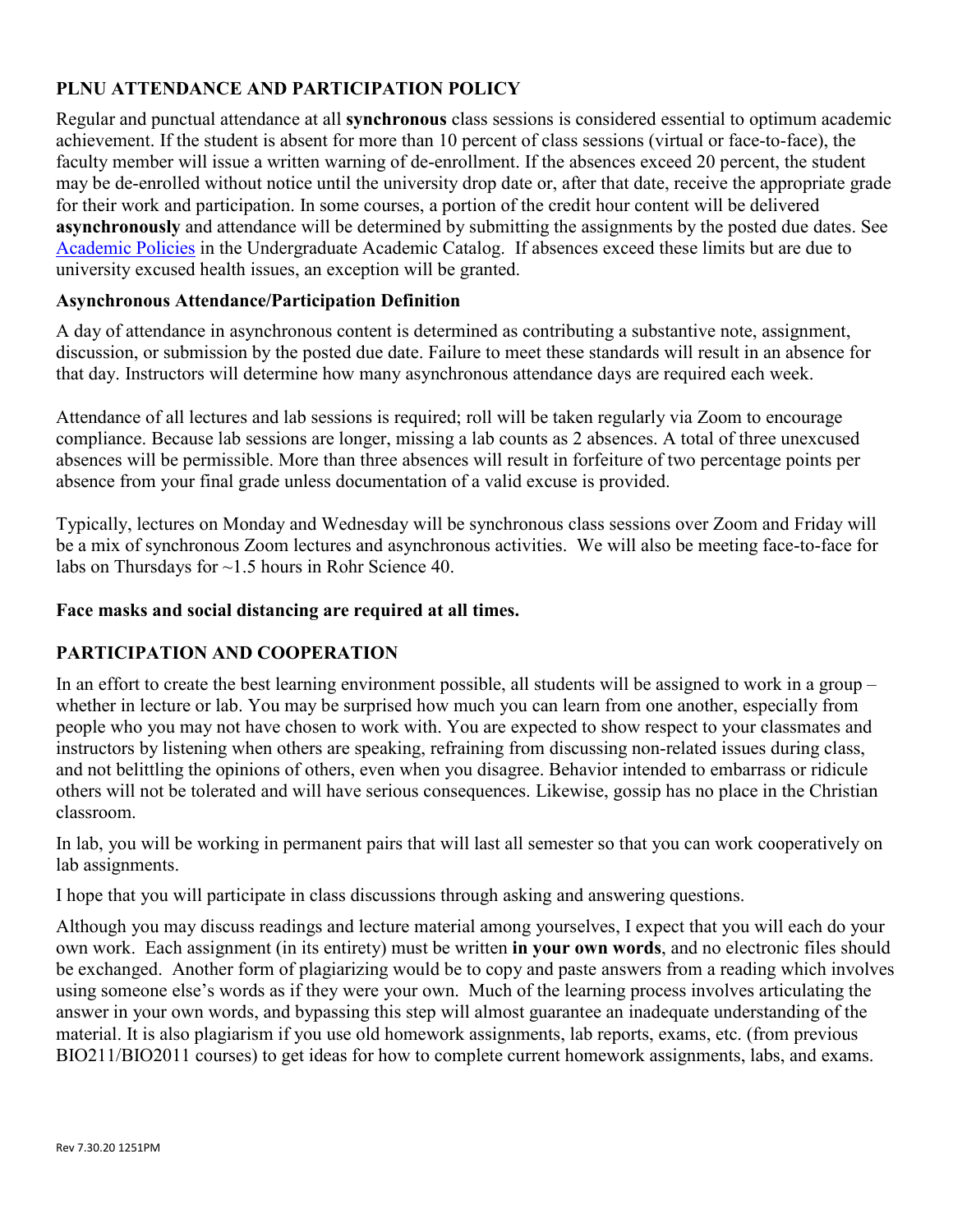#### **SPIRITUAL CARE**

Please be aware PLNU strives to be a place where you grow as whole persons. To this end, we provide resources for our students to encounter God and grow in their Christian faith.

If students have questions, a desire to meet with the chaplain or have prayer requests you can contact the Office [of Spiritual Development](https://www.pointloma.edu/offices/spiritual-development)

#### **USE OF TECHNOLOGY**

In order to be successful in the online environment, you'll need to meet the minimum technology and system requirements; please refer to the *[Technology and System Requirements](https://help.pointloma.edu/TDClient/1808/Portal/KB/ArticleDet?ID=108349)* information. Additionally, students are required to have headphone speakers compatible with their computer available to use. If a student is in need of technological resources please contact [student-tech-request@pointloma.edu.](mailto:student-tech-request@pointloma.edu)

Problems with technology do not relieve you of the responsibility of participating, turning in your assignments, or completing your class work.

#### **IMPORTANT DATES**

| Tentative exam dates |  |  |  |  |  |
|----------------------|--|--|--|--|--|
|                      |  |  |  |  |  |
|                      |  |  |  |  |  |
|                      |  |  |  |  |  |
|                      |  |  |  |  |  |
|                      |  |  |  |  |  |

#### **TENTATIVE LAB SCHEDULE: \*\*Note: This lab schedule is subject to change.**

| 3/04 | Ecosphere                                 | 4/22 | EXAM <sub>2</sub>                    |  |
|------|-------------------------------------------|------|--------------------------------------|--|
| 3/11 | Hiruna lab                                | 4/29 | Population Genetics (Hardy Weinberg) |  |
| 3/18 | Canyon Lab                                | 5/06 | Lottia gigantea Data, Part 1         |  |
| 3/25 | EXAM 1                                    | 5/13 | Lottia gigantea Data, Part 2         |  |
| 4/01 | Developing Darwinian Explanations         | 5/20 | EXAM <sub>3</sub>                    |  |
|      | (EvoDots)                                 | 5/27 | Examining the evidence for evolution |  |
| 4/08 | NO LAB (Intertidal Lab this week)         |      | through skeletons and skulls         |  |
|      | $4/10$ Intertidal Lab (Sat., 2:30-4:30PM) | 6/03 | Climate Change                       |  |
|      | 4/15 Depicting evolutionary relationships |      |                                      |  |

4/15 Depicting evolutionary relationships (phylogenetic trees)